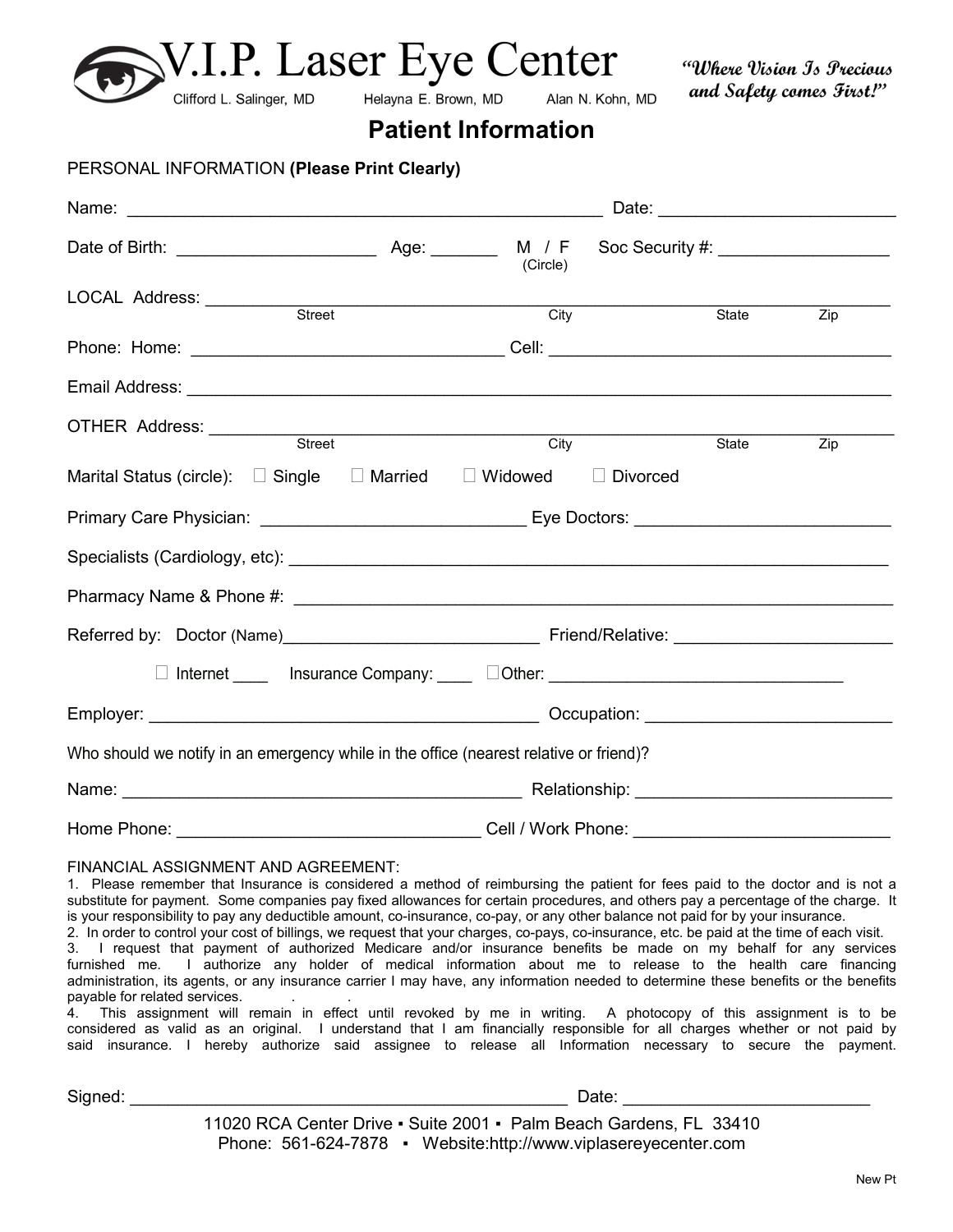#### **EYE HISTORY**

| Thank you for choosing V.I.P. Laser Eye Center for your eye care. To better serve you, please answer the<br>following questions:                                          |                                                                                                                                                                                                                               |  |
|---------------------------------------------------------------------------------------------------------------------------------------------------------------------------|-------------------------------------------------------------------------------------------------------------------------------------------------------------------------------------------------------------------------------|--|
| 1. Do you wear glasses?<br>$\rule{1em}{0.15mm}$ Yes<br>2. Do you wear contact lenses? ________ Yes _______ No<br>3. Do you have problems reading? ________ Yes _______ No | $\_\_$ No                                                                                                                                                                                                                     |  |
| 4. Are you currently experiencing any eye symptoms? Please circle all that apply:                                                                                         |                                                                                                                                                                                                                               |  |
| Eye pain Blurred Vision Eyelid Crusting Flashes of Light                                                                                                                  | Halos                                                                                                                                                                                                                         |  |
| Discharge Light Sensitivity Double Vision Decreased Vision                                                                                                                | <b>Floaters</b>                                                                                                                                                                                                               |  |
| 5. Have you ever had an eye injury? Please describe:                                                                                                                      |                                                                                                                                                                                                                               |  |
| 6. Have you ever had eye surgery? Please list type, which eye, and approximate dates:                                                                                     | 7. Have YOU ever had any eye conditions (ie: glaucoma, cataract, wandering or "lazy" eye, herpes keratitis,                                                                                                                   |  |
| 8. Are you currently using any EYE medications? Please list names and how often used:                                                                                     |                                                                                                                                                                                                                               |  |
|                                                                                                                                                                           | 9. What medications other than the above are you taking? Please list:                                                                                                                                                         |  |
| 10. Are you being treated for any medical conditions? Please circle all that apply:                                                                                       |                                                                                                                                                                                                                               |  |
| Heart Disease High Blood Pressure<br>Diabetes                                                                                                                             | <b>Stroke</b>                                                                                                                                                                                                                 |  |
| <b>Arthritis</b>                                                                                                                                                          |                                                                                                                                                                                                                               |  |
|                                                                                                                                                                           | 11. Are you allergic to any medications? ___Yes ___No Please list: ________________________________                                                                                                                           |  |
|                                                                                                                                                                           | the control of the control of the control of the control of the control of the control of the control of the control of the control of the control of the control of the control of the control of the control of the control |  |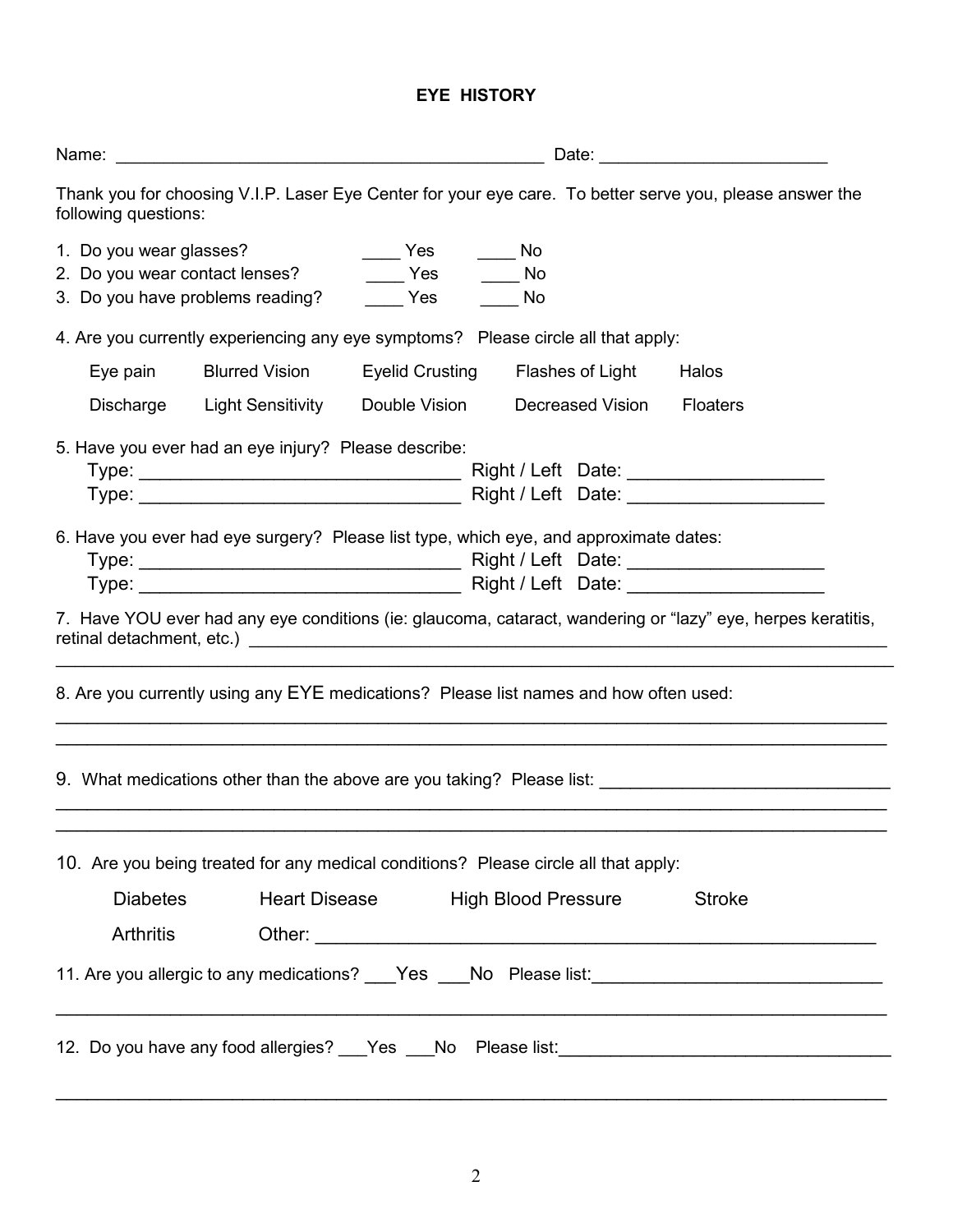| 13. Do you have any family history of eye problems? __ Yes __ No Please check and list relationship:                 |  |  |  |  |  |  |  |
|----------------------------------------------------------------------------------------------------------------------|--|--|--|--|--|--|--|
| Glaucoma                                                                                                             |  |  |  |  |  |  |  |
| Cataract Relationship: 1999                                                                                          |  |  |  |  |  |  |  |
|                                                                                                                      |  |  |  |  |  |  |  |
|                                                                                                                      |  |  |  |  |  |  |  |
| 14. Please mark any of the following that you would like more information about:                                     |  |  |  |  |  |  |  |
| LASIK Cataracts Dry Eye Syndrome Cornea Transplant                                                                   |  |  |  |  |  |  |  |
|                                                                                                                      |  |  |  |  |  |  |  |
| <b>MEDICAL HISTORY</b>                                                                                               |  |  |  |  |  |  |  |
| Please answer the following questions about your Medical Status and History:                                         |  |  |  |  |  |  |  |
| 1. Have you ever had any surgery? _____ Yes _____ No lf Yes, please explain: ___________                             |  |  |  |  |  |  |  |
|                                                                                                                      |  |  |  |  |  |  |  |
|                                                                                                                      |  |  |  |  |  |  |  |
| 2. Have you ever been hospitalized? _____ Yes _____ No If Yes, please explain: ____________                          |  |  |  |  |  |  |  |
|                                                                                                                      |  |  |  |  |  |  |  |
|                                                                                                                      |  |  |  |  |  |  |  |
|                                                                                                                      |  |  |  |  |  |  |  |
| <b>Review of Systems:</b><br>Yes<br>No If Yes, please explain:                                                       |  |  |  |  |  |  |  |
| Do you currently have any of the following problems?                                                                 |  |  |  |  |  |  |  |
|                                                                                                                      |  |  |  |  |  |  |  |
| $\mathsf{Ear}/\mathsf{nose}/\mathsf{throat}$ problems (e.g. hearing loss, sinus problems, sore throat) $\Box$ $\Box$ |  |  |  |  |  |  |  |
|                                                                                                                      |  |  |  |  |  |  |  |
|                                                                                                                      |  |  |  |  |  |  |  |
| Gastrointestinal problems (e.g. heartburn, abdominal pain, diarrhea, vomiting). $\Box$ $\Box$                        |  |  |  |  |  |  |  |
|                                                                                                                      |  |  |  |  |  |  |  |
|                                                                                                                      |  |  |  |  |  |  |  |
|                                                                                                                      |  |  |  |  |  |  |  |
|                                                                                                                      |  |  |  |  |  |  |  |
|                                                                                                                      |  |  |  |  |  |  |  |
| <b>Family and Social History:</b>                                                                                    |  |  |  |  |  |  |  |
| Do any medical or eye diseases run in your family (e.g. diabetes, high blood pressure, cancer, glaucoma,             |  |  |  |  |  |  |  |
| macular degeneration, etc.)? _____Yes ______No lf Yes, please explain: __________                                    |  |  |  |  |  |  |  |
|                                                                                                                      |  |  |  |  |  |  |  |
| Do you smoke? _____ No _____ Yes, how much ______                                                                    |  |  |  |  |  |  |  |
| Do you drink alcohol? _____ No _____ Yes, how much ______                                                            |  |  |  |  |  |  |  |
| If employed, how many hours per week do you work?                                                                    |  |  |  |  |  |  |  |
|                                                                                                                      |  |  |  |  |  |  |  |
|                                                                                                                      |  |  |  |  |  |  |  |

 $\_$  , and the set of the set of the set of the set of the set of the set of the set of the set of the set of the set of the set of the set of the set of the set of the set of the set of the set of the set of the set of th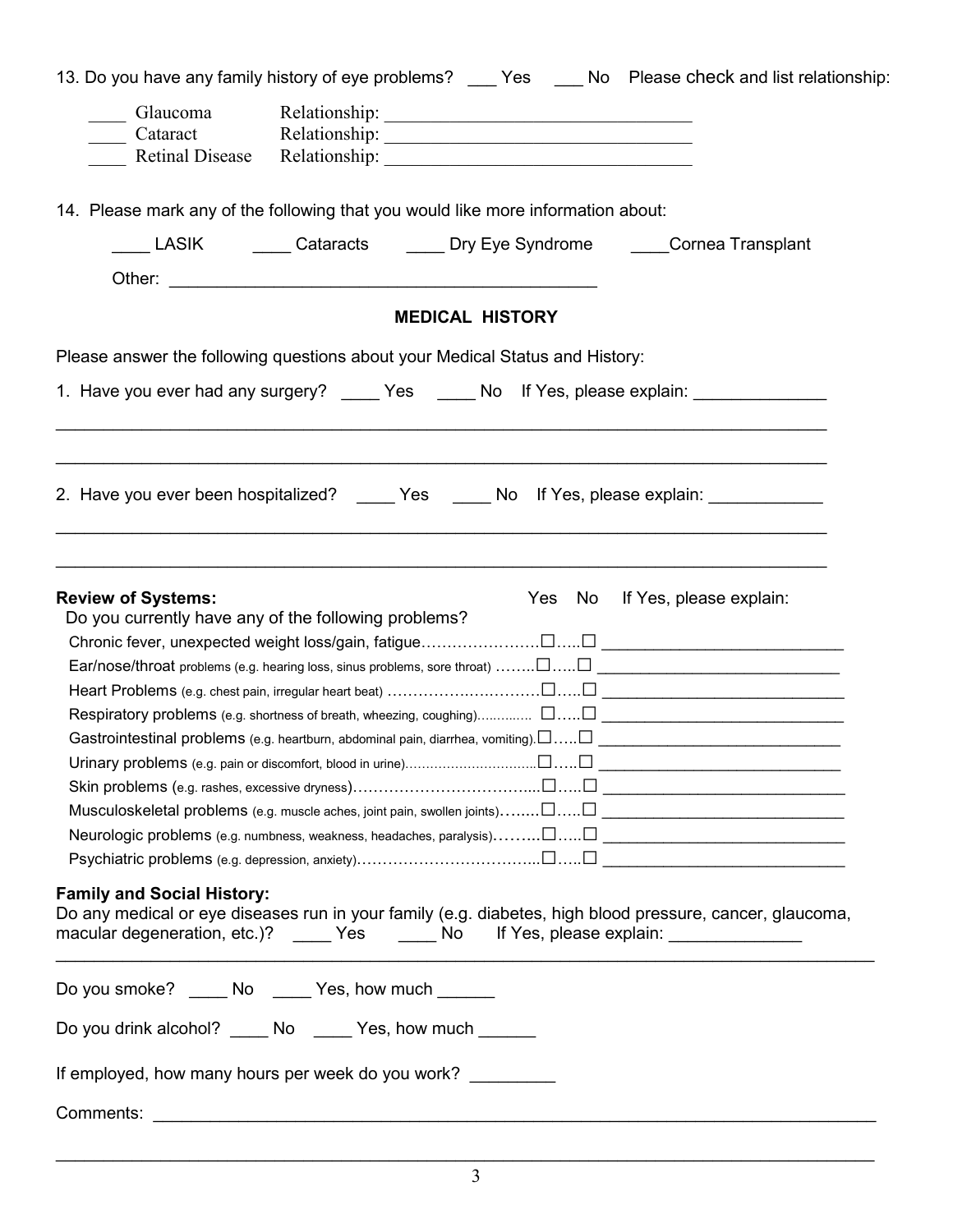#### Multiple Authorization Agreements

Name: \_\_\_\_\_\_\_\_\_\_\_\_\_\_\_\_\_\_\_\_\_\_\_\_\_\_\_\_\_\_\_\_\_\_\_\_\_\_\_ Social Security #: \_\_\_\_\_\_\_\_\_\_\_\_\_\_\_\_\_\_\_\_\_\_\_\_\_\_

1. **RELEASE OF INFORMATION:** Cornea & Refractive Consultants (VIP Laser Eye Center) may disclose all or any part of my medical record and/or financial ledger, including information regarding alcohol or drug abuse, psychiatric illness, communicable disease, or HIV, to any person or corporation (1) which is or may be liable or under contract to Cornea & Refractive Consultants (VIP Laser Eye Center) for reimbursement for services rendered, and (2) any health care provider for continued patient care. Cornea & Refractive Consultants (VIP Laser Eye Center) may also disclose on an anonymous basis any information concerning my case, which is necessary or appropriate for the advancement of medical science, medical education, medical research, for the collection of statistical data, or pursuant to State or Federal law, statute, or regulation. A copy of this authorization may be used in place of the original.

2. **NON-COVERED SERVICES:** I understand that Cornea & Refractive Consultants (VIP Laser Eye Center) contracts with health care service plans (i.e., HMOs, PPOs) that state items and services which are "covered" by the health care service plans. Accordingly, the undersigned accepts full financial responsibility for all Items or services, which are determined by the health care service plans not to be covered. Examples of non-covered services include but are not limited to services not specified as being covered In the patient's contract with a health care service plan or in the benefit summary the health care service plan furnishes to the patient; and treatment or tests not authorized by the health care service plan. The undersigned agrees to cooperate with Cornea & Refractive Consultants (VIP Laser Eye Center) to obtain necessary health care service plan authorizations.

3. **MEDICARE:** I request that payment of authorized Medicare benefits be made on my behalf to Cornea & Refractive Consultants (VIP Laser Eye Center), for services furnished me by Cornea & Refractive Consultants (VIP Laser Eye Center). I authorize any holder of medical Information about me to, release to the Health Care Financing Administration and its agents any information needed to determine these benefits or the benefits payable for related services. I understand my signature requests that payment be made and authorizes release of medical information necessary to pay the claim. If other health insurance is indicated in Item 9 of the HCFA 1500 form or elsewhere on other approved claim forms, my signature authorizes releasing the information to the insurer or agency shown. Cornea & Refractive Consultants (VIP Laser Eye Center) accepts the charge determination of the Medicare carrier as the full charge, and I am responsible only for the deductible, coinsurance and non-covered services. Coinsurance and deductible are based upon the charge determination of the Medicare Carrier.

4. **MEDIGAP:** I understand that if a MediGap policy or other health insurance is indicated in item 9 of the HCFA 1500 form or elsewhere on other approved claim forms; my signature authorizes release of the information to the Insurer or agency shown. I request that payment of authorized secondary insurance benefits be made on my behalf to Cornea & Refractive Consultants (VIP Laser Eye Center), if possible or otherwise to me.

5. **OTHER INSURANCE:** I understand that Cornea & Refractive Consultants (VIP Laser Eye Center) maintains a list of health care service plans with which it contracts. A list of such plans is available from the business office. And that Cornea & Refractive Consultants (VIP Laser Eye Center) has no contract, expressed or Implied, with any plan that does not appear on the list. The undersigned agrees that I am individually obligated to pay the full charges of all services rendered to me by Cornea & Refractive Consultants (VIP Laser Eye Center) if I belong to a plan that does not appear on the above mentioned list.

6. **FINANCIAL AGREEMENT:** I agree that In return for the services provided to the patient by Cornea & Refractive Consultants (VIP Laser Eye Center), I will pay my account at the time service is rendered or will make financial arrangements satisfactory to Cornea & Refractive Consultants (VIP Laser Eye Center) for payment. If an account is sent to an attorney or collection agency for collection, I agree to pay collection expenses and reasonable attorney's fees as established by, the court and not by a jury in any court action. I understand and agree that if my account is delinquent, I may be charged interest at the legal rate. Any benefits of any type under any policy of insurance insuring the patient, or any other party liable to the patient, are hereby assigned to Cornea & Refractive Consultants (VIP Laser Eye Center). If copayments and/or deductibles are designated by my insurance company or health plan, I agree to pay them to Cornea & Refractive' Consultants (VIP Laser Eye Center). However, it is understood that the undersigned and/or the patient are primarily responsible for the payment of my bill.

Signature: \_\_\_\_\_\_\_\_\_\_\_\_\_\_\_\_\_\_\_\_\_\_\_\_\_\_\_\_\_\_\_\_\_\_\_\_\_\_\_\_\_\_\_\_\_\_ Date: \_\_\_\_\_\_\_\_\_\_\_\_\_\_\_\_\_\_\_\_\_\_\_\_\_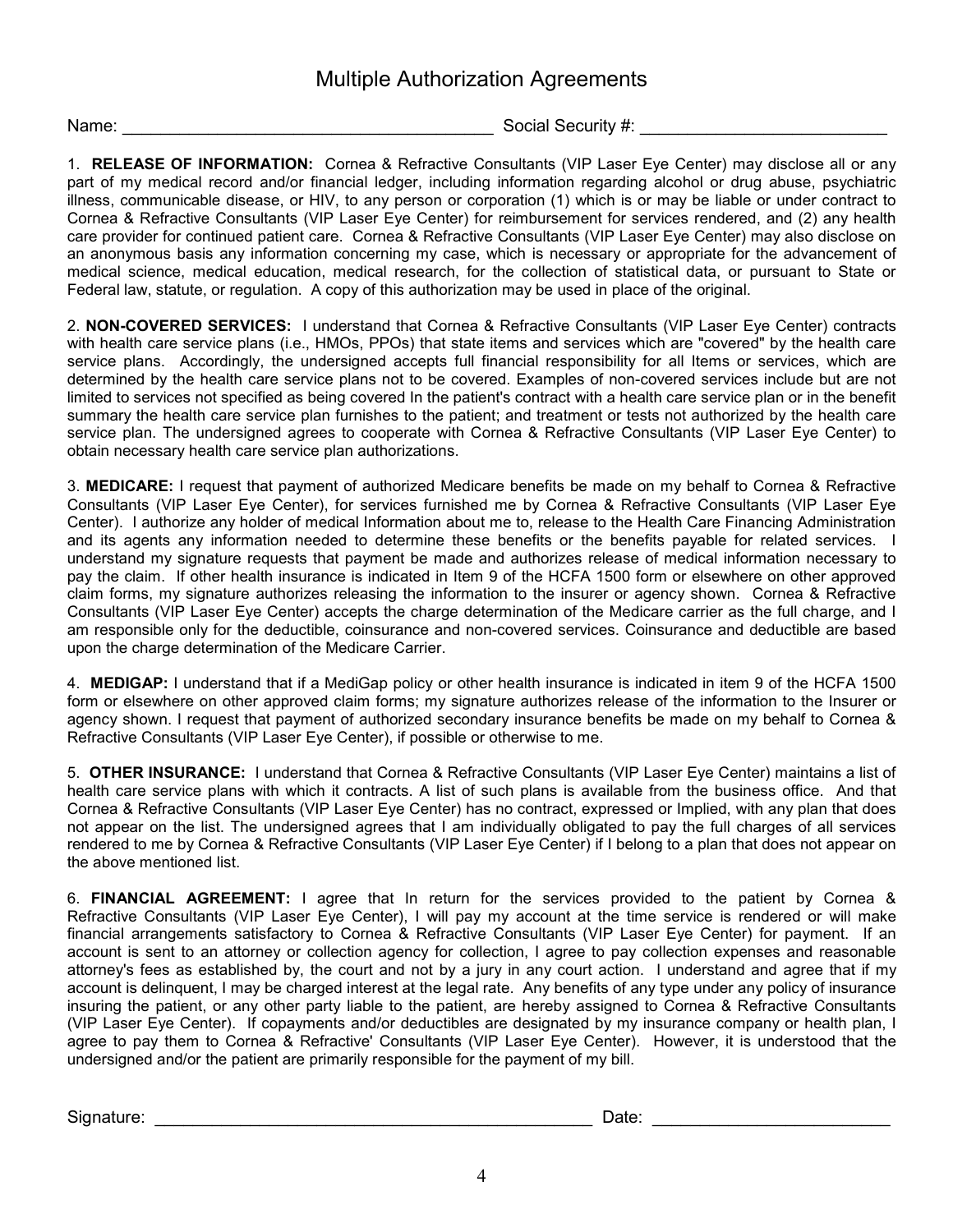

"Where Vision Is Precious and Safety comes First!"

## Cancellation Policy

Here at Cornea & Refractive Consultants (V.I.P. Laser Eye Center), we strive to schedule our patients in a timely manner. Our doctors give every one of our patients generous time and attention. We ask that you carefully consider your schedule when making your appointments to avoid last minute cancellations or no shows. Please call our office at least 24 hours prior to your scheduled appointment time to avoid the \$20.00 fee. I agree that there will be a \$20.00 fee charged to me for missed appointments or appointments cancelled within less than 24 hours notice.

#### Refraction Fee

Please be advised that eye refraction is NOT a covered service by Medicare nor by most insurance companies. This is the test to determine the best potential vision of each eye, as well as the eyeglass prescription. Our doctors feel that evaluation of the best corrected vision is an essential measurement to determine the health of the eye and unless a patient is 20/20 with or without correction, we may perform a Refraction as part of your examination and for some problem – oriented visits when indicated.

**The fee for this part of the examination is \$50.00 due at the time of the visit. This is not covered by insurance.**

#### Dilation Consent Information

It is our goal to provide a complete and thorough comprehensive eye examination. To effectively accomplish our goal, we feel it is sometimes important to dilate the pupils of your eyes. This will require placing drops in your eyes which will open the pupil and allow a better view of the inside of your eye, enabling us to detect any ocular pathology such as cataracts, glaucoma, macular degeneration, etc. As with many medications, there are some side effects of the drops used to dilate the pupil. These include temporary sensitivity to light and blurred vision; especially at near (in many cases the distance vision will be minimally affected). The side effects usually last several hours but rarely more than 6-8 hours. Driving may be more difficult, you may want to have someone available to drive you home if your eyes are dilated.

Signature: \_\_\_\_\_\_\_\_\_\_\_\_\_\_\_\_\_\_\_\_\_\_\_\_\_\_\_\_\_\_\_\_\_\_\_\_\_\_\_\_\_

Print Name: \_\_\_\_\_\_\_\_\_\_\_\_\_\_\_\_\_\_\_\_\_\_\_\_\_\_\_\_\_\_\_\_\_\_\_\_\_\_\_\_

Date: \_\_\_\_\_\_\_\_\_\_\_\_\_\_\_\_\_\_\_\_\_\_\_\_\_\_\_\_\_\_\_\_\_\_\_\_\_\_\_\_\_\_\_\_\_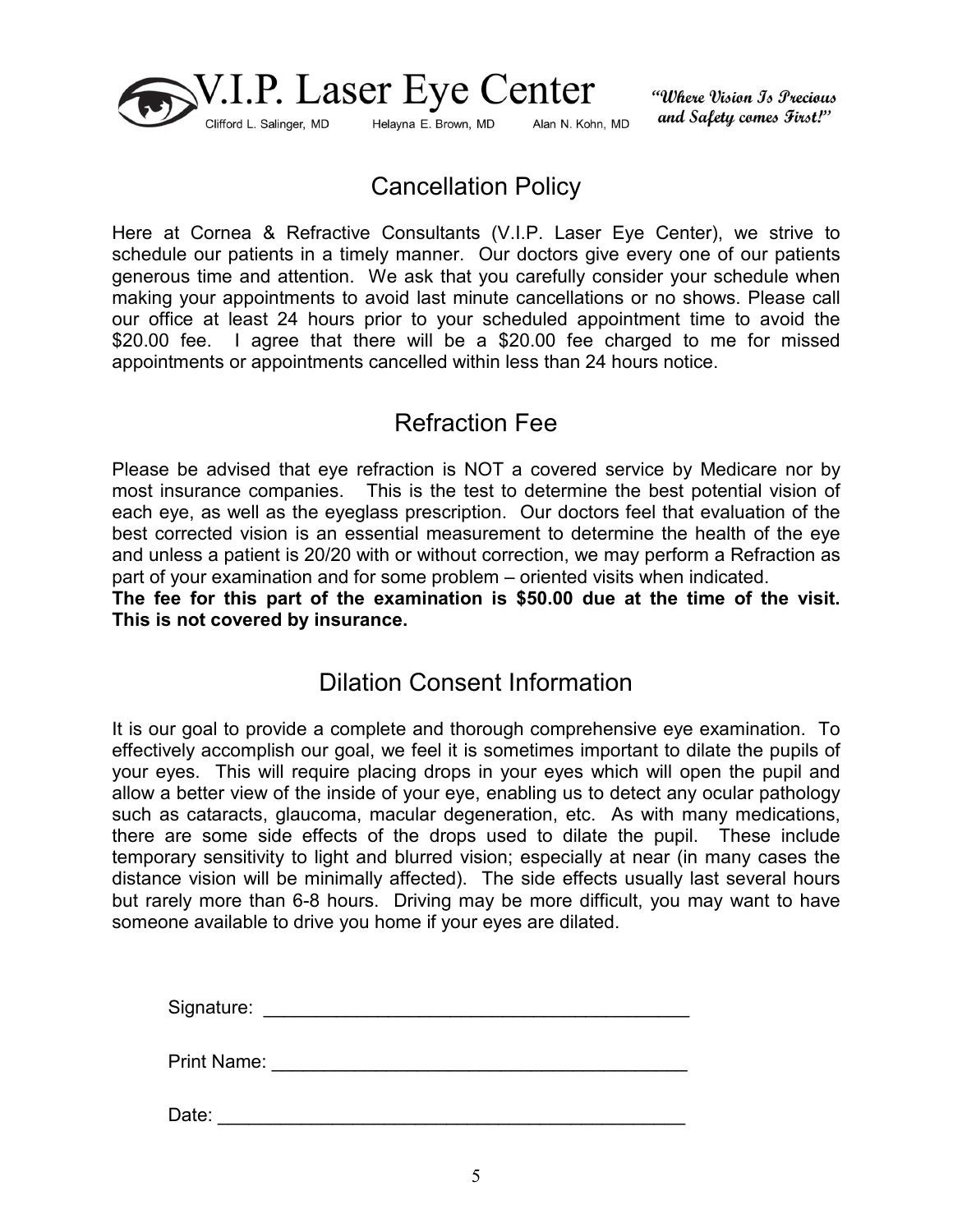

"Where Vision Is Precious and Safety comes First!"

### Patient Consent Form

By signing this form, you are granting consent to Cornea & Refractive Consultants (V.I.P. Laser Eye Center) to use and disclose your protected health information for the purposes of treatment, payment and health care operations. Our Notice of Privacy Practices provides more detailed information about how we may use and disclose this protected health information. You have a legal right to review our Notice of Privacy Practices before you sign this consent, and we encourage you to read it in full.

You have a right to request us to restrict how we use and disclose your protected health information for the purposes of treatment, payment or health care operations. We are not required by law to grant your request. However, if we do decide to grant your request, we are bound by our agreement.

You have the right to revoke this consent in writing, except to the extent we already have used or disclosed your protected health information in reliance on your consent.

Signature: \_\_\_\_\_\_\_\_\_\_\_\_\_\_\_\_\_\_\_\_\_\_\_\_\_\_\_\_\_\_\_\_\_\_\_\_\_\_\_\_\_

Print Name: \_\_\_\_\_\_\_\_\_\_\_\_\_\_\_\_\_\_\_\_\_\_\_\_\_\_\_\_\_\_\_\_\_\_\_\_\_\_\_\_

Date: \_\_\_\_\_\_\_\_\_\_\_\_\_\_\_\_\_\_\_\_\_\_\_\_\_\_\_\_\_\_\_\_\_\_\_\_\_\_\_\_\_\_\_\_\_